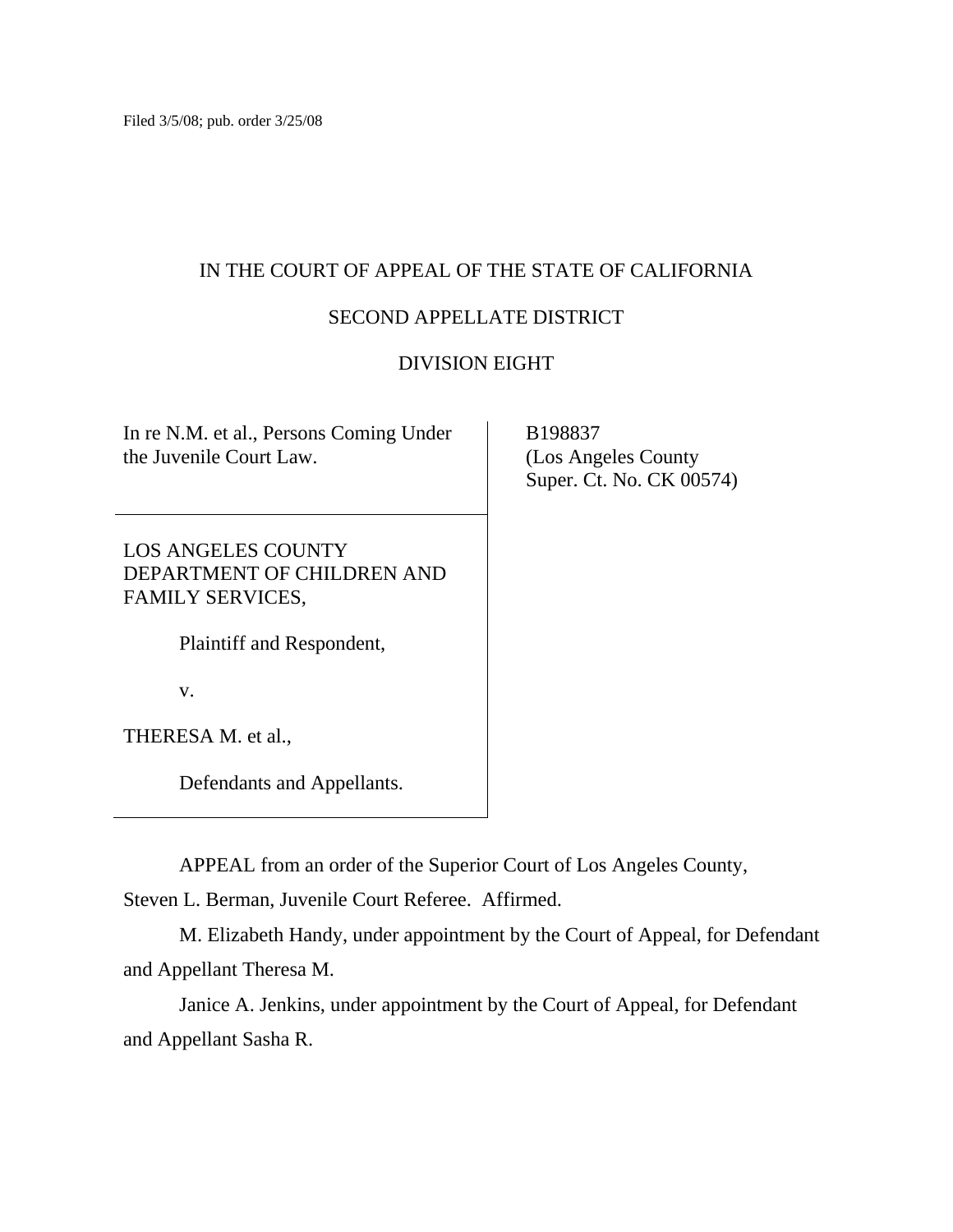Raymond G. Fortner, Jr., County Counsel, James M. Owens, Assistant County Counsel, and Judith A. Luby, Deputy County Counsel, for Plaintiff and Respondent.

 Mother, Theresa M., and father, Sasha R., appeal for a second time from the order terminating parental rights to seven-year-old N.M. and five-year-old I.R., claiming again that the juvenile court and the Los Angeles County Department of Children and Family Services (Department) failed to comply with the Indian Child Welfare Act (ICWA; 25 U.S.C. § 1901 et seq.). We disagree and affirm.

## **FACTS AND PROCEDURAL HISTORY**

## *1. Facts and Procedural History from Our Prior Opinions*

 This is the third appeal in this case. In the first appeal, *In re N.M.* (July 19, 2005, B179269), a nonpublished opinion, we rejected mother's challenge to juvenile court orders that denied her family reunification services and reduced the amount of her visits with the minors. In the second appeal, *In re N.M.* (Sept. 6, 2006, B188500), a nonpublished opinion, we rejected the parents' contention that the juvenile court lacked sufficient evidence that the minors were likely to be adopted, but we ordered a limited reversal of the order terminating parental rights for compliance with ICWA and reinstatement of the order if ICWA compliance did not indicate Native American heritage.

 We set forth a summary of facts and procedural history taken from our prior opinions, with appropriate deletions and additions:

 "Mother has seven children, all of whom have been dependents of the juvenile court at different times.

 "In 1998, before N.M. and I.R. were born, mother physically abused N.M. and I.R.'s then 14-year-old brother. As a result, the [Department] filed a petition under [Welfare and Institutions Code**1**] section 300 for N.M. and I.R.'s older siblings. The juvenile court sustained the petition, declaring the older siblings to be dependents of

**<sup>1</sup>** All further section references are to the Welfare and Institutions Code unless otherwise indicated.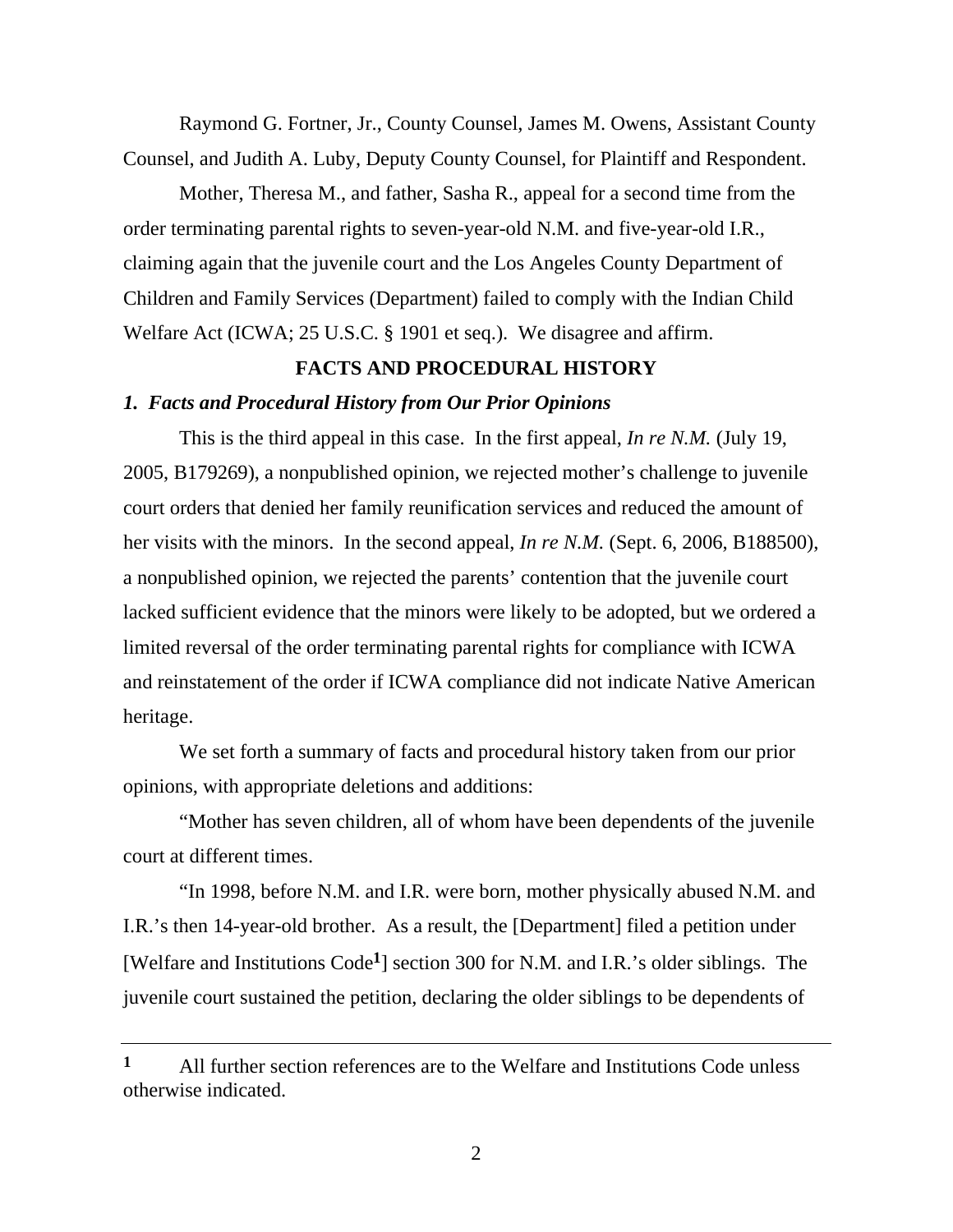the juvenile court. Mother received reunification services for the older siblings, and they were returned to her care. However, mother remained physically abusive toward her children, and the court terminated mother's reunification services with N.M. and I.R.'s older siblings in 2002. Of the five older siblings, the three who [were still] minors live[d] with their legal guardian.

 "The present proceeding, involving N.M. and I.R., commenced in 2004. In July 2004, mother struck four-year-old N.M., causing a swollen, black, fist-sized bruise around his left eye, ruptured blood vessels and a cut underneath the eye. Although she knew N.M. was in pain, mother failed to seek medical attention for him.

 "Father is the biological parent of N.M. and I.R., but not mother's older children. He lived separately and was not present during the incident. Several months before N.M. and I.R. were detained, father was arrested for engaging in domestic violence with mother. He was required to attend anger management classes and ordered to stay away from mother. Father told a neighbor he did not take N.M. to the doctor after the incident because mother was scared the social worker would take N.M. away from her.  $[\P]$  ...  $[\P]$ 

 "The Department . . . filed a petition under section 300, subdivisions (a), (b) and (j) for N.M. and I.R.  $\dots$ 

 "At the detention hearing in July 2004, the juvenile court found the Department made a prima facie case for detaining N.M. and I.R. from their parents and that the children were persons described by section 300, subdivisions (a), (b) and (j). The Department recommended that mother be denied reunification services. However, the court granted both father and mother preliminary reunification services pending adjudication and disposition. Each parent was allowed monitored visits, but the court granted the Department discretion to liberalize visits for father only.

 [At this hearing, mother told the juvenile court she had Native American heritage through two tribes: Hopi Nation and Chumash.

 "In August 2004, the court set the case for trial and, while N.M. and I.R. were detained in foster care prior to disposition, granted the parents [limited] monitored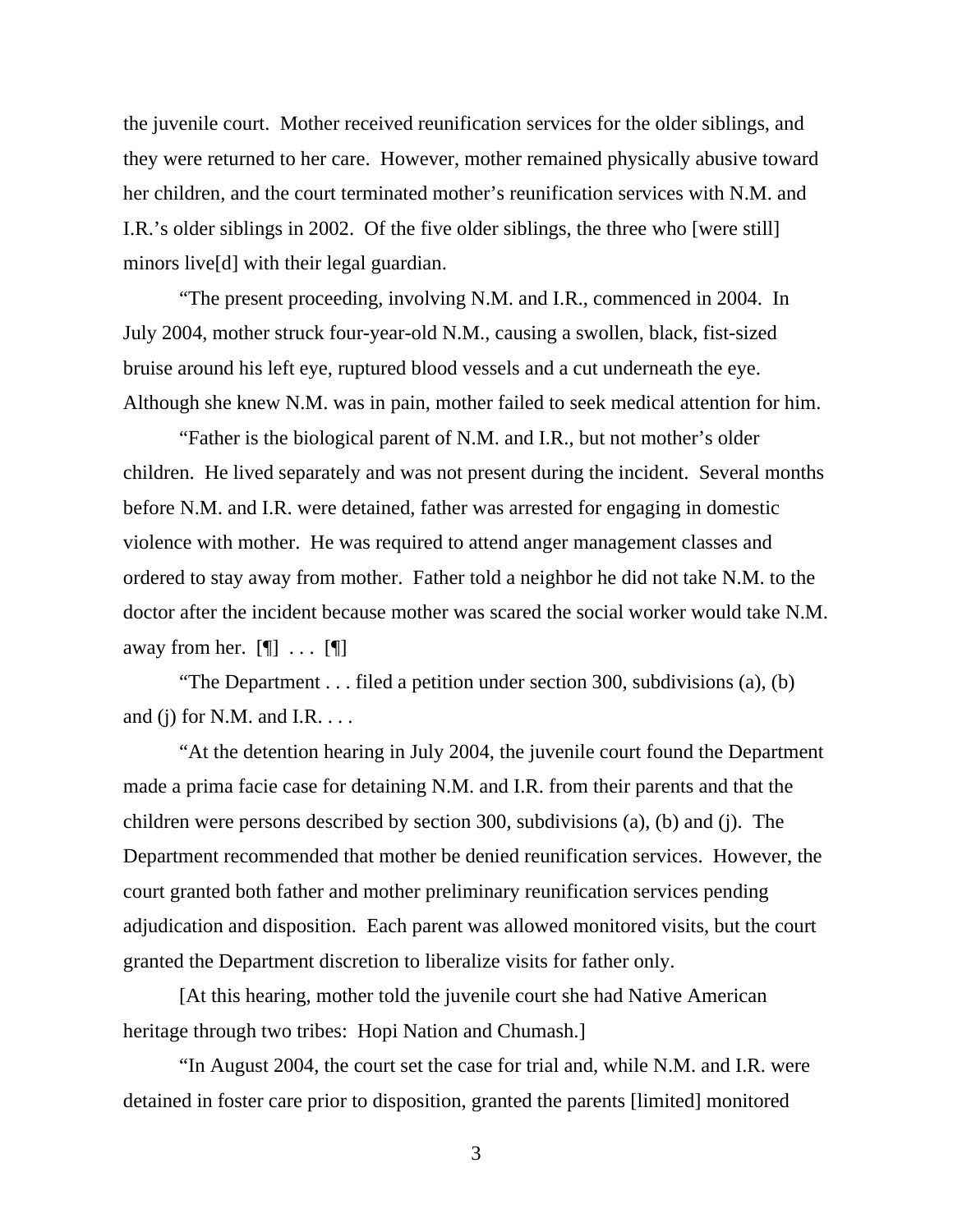visitation each week at a Department-approved location. The court permitted the parents to have [additional visitation] if they could find a Department-approved monitor.

 "In September 2004, at the Department's request, the court further ordered that mother's visits be restricted to the Department's office.

 "At the adjudication and disposition hearing in November 2004, the court sustained the Department's allegations under section 300, subdivisions (a), (b) and (j). The court found by clear and convincing evidence that mother's reunification services for N.M. and I.R.'s older siblings had previously been terminated because mother had failed to reunify with the siblings, the siblings had been removed from mother and mother had not subsequently made a reasonable effort to treat the problems that led to the removal of the siblings. The court further found that mother had failed to benefit from the reunification programs provided her and had not addressed her issues of domestic violence, anger management and physical abuse.

 "The Department had reported that, within the month preceding disposition, mother had displayed inappropriate and volatile behavior [during visitation]. . . . Mother violated explicit visitation rules by showing up at father's visits and by following the children and their foster mother, on foot and by car, after her own visits. Mother's inappropriate conduct resulted in visits being cut short or cancelled. [She made repeated harassing phone calls to the social workers and foster family.]

 ". . . The court ordered reunification services for father, including a domestic violence program, individual counseling for anger management and a parenting class that would include protection of the children from mother. The court also ordered monitored visits for father, which the court ordered were to be kept confidential from mother.<sup>[2]</sup> ... [¶] ... [¶]

<sup>&</sup>lt;sup>2</sup> "As father was then living with mother, the court advised father he would have to choose between mother and his children, stating it was clear to the court that mother would never regain custody of N.M. and I.R.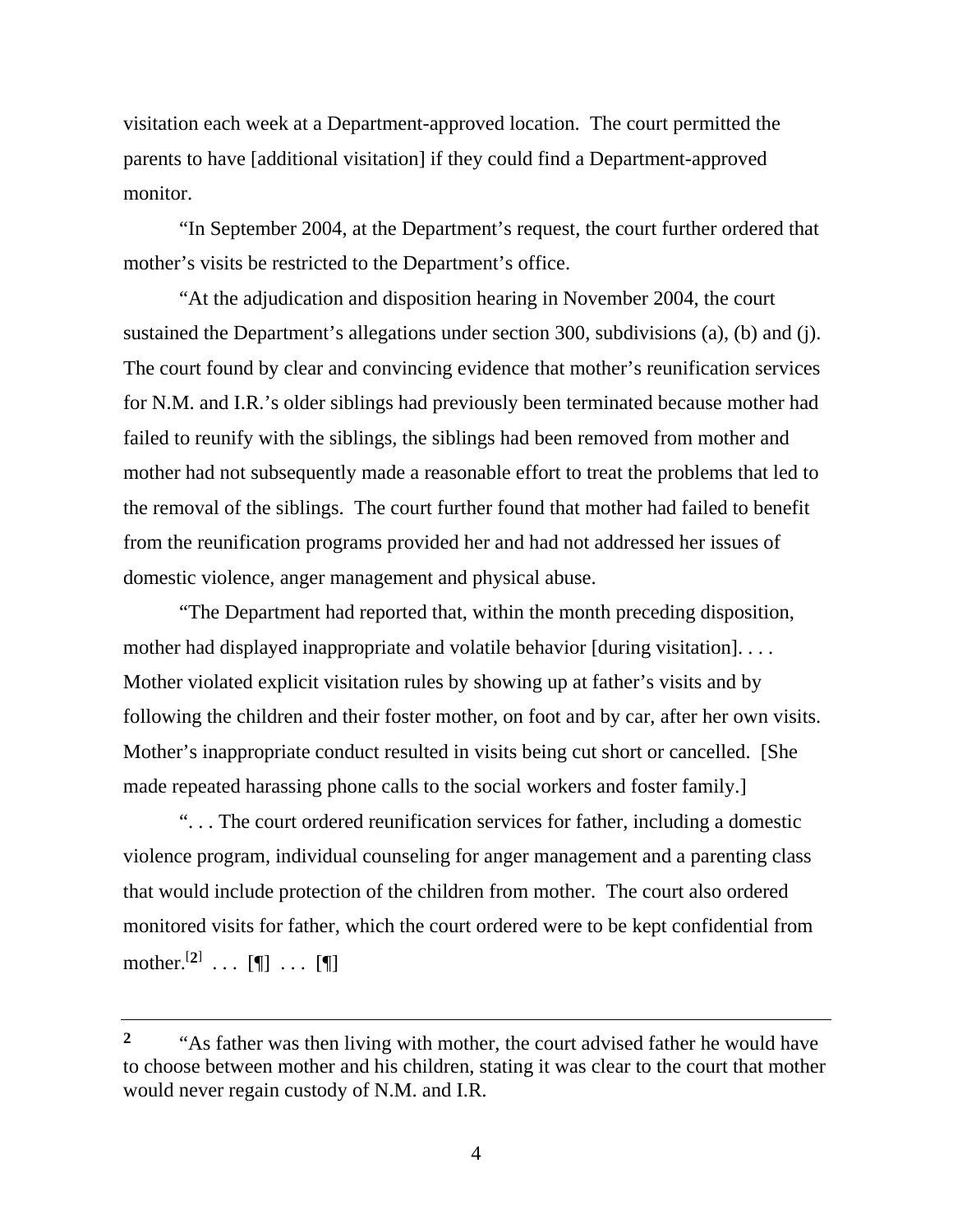[The court limited and imposed conditions on mother's visitation. We rejected mother's appeal from these orders in the first appeal.]

 "[The November 2004] orders included requirements that father attend 26 weeks of counseling regarding domestic violence and parent education. He also had to obtain individual counseling 'to address: anger management/codependence/protection of children with licensed therapist.'

 "In February 2005, the Department obtained a restraining order against mother, to prevent her from tampering with the voicemail of the Department's workers, and verbally harassing its employees and other clients.

 "[Subsequently,] [t]here continued to be problems at mother's weekly visits to the children, but not at father's weekly visits. . . . The social worker was concerned with the lack of proof that father had enrolled in parent education. She recommended termination of father's family reunification services because he had not fully complied with the court's orders, still lived with mother, and continued to have codependency issues. [¶] . . . The Department strongly felt that father's family reunification services should be terminated, because he would not protect the children from mother.  $[\P]$  ...  $[\P]$ 

 "[In April 2005,] [t]he court ruled that father was in 'partial compliance' with the case plan, as there was no proof that he had enrolled in parent education. The court thought it was unlikely that father would protect the children from mother, as he had not dealt with the codependency issue and still lived with her. Therefore, it ordered termination of father's family reunification services, and scheduled a hearing to consider termination of parental rights.  $[\n\mathbb{T} \dots \mathbb{T}]$ 

 [In September 2005, mother was incarcerated for stabbing father with a knife. Father lied to the social worker about mother's whereabouts to protect mother.]

 "[In October 2005,] [t]he court reduced father's visits from three hours to one hour until he passed five alcohol tests. Father objected to any testing requirement, as he maintained that he had no problem with alcohol, but mother did.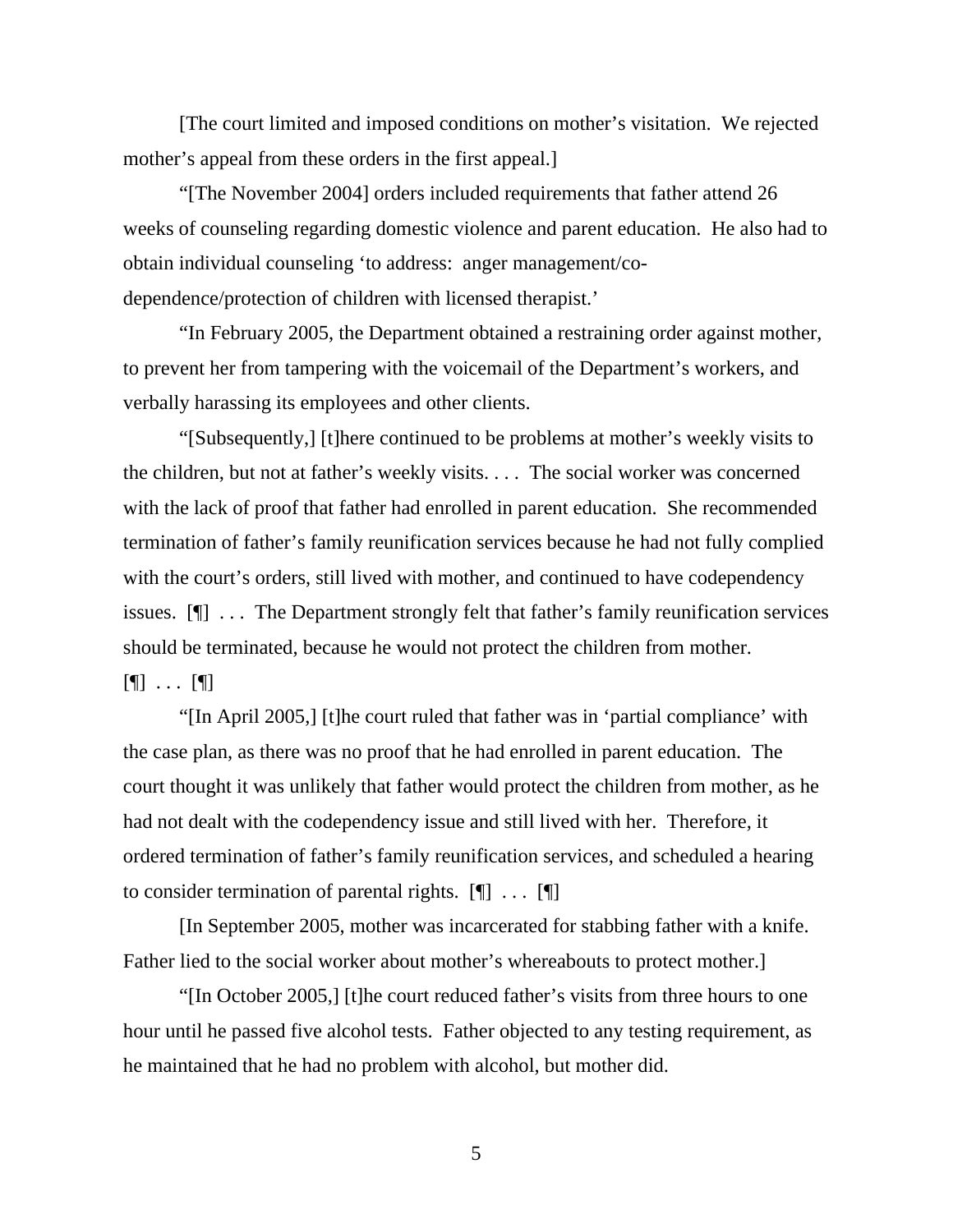"According to the section 366.26 report of late November 2005, the boys were transferred early that month to the home of foster parents who were willing to adopt them both. . . . The boys and the new foster parents were affectionate with each other, and the home study had been completed and approved. N.M. said he was happy and wanted to live in that home for a long time. Father was having one-hour visits, as he had not complied with the testing order. The Department recommended termination of parental rights and a permanent plan of adoption.

"The contested section 366.26 hearing occurred on January 18, 2006. . . .

 "Father testified that he had visited the children every week, loved them, and thought they were bonded to him. He had complied with the court's orders, to the best of his ability. He worked 14 hours a day. He had done some bad things earlier in his life, but he had changed. He did not have any problem with alcohol or drugs.

 "Mother testified that she and father had been good parents, the children loved her, and her behavior had never been inappropriate. She was currently living in a residential program with intensive therapy.

 "Following argument by counsel, the court severed mother's and father's parental rights." (Fns. omitted.)

#### *2. Prior Limited Reversal and Remand of Termination Order*

 Both mother and father appealed the termination of parental rights. This court affirmed the juvenile court's orders, but found proper notice had not been given under ICWA. (*In re N.M.*, *supra*, B188500). During the proceedings, mother had identified her family heritage as "Apache. I think Yaki [*sic*]. They come from New Mexico." Our opinion applauded the dependency court's effort to comply with ICWA, as mother had named a succession of possible Native American tribes at different hearings. We noted, however, that some of the information on the ICWA notices was inconsistent and no notice had been sent to the Yaqui tribe of New Mexico, even though the juvenile court had ordered it.

 The Department conceded that reversal of the order terminating parental rights was necessary for compliance with ICWA. Therefore, quoting *In re Francisco W.*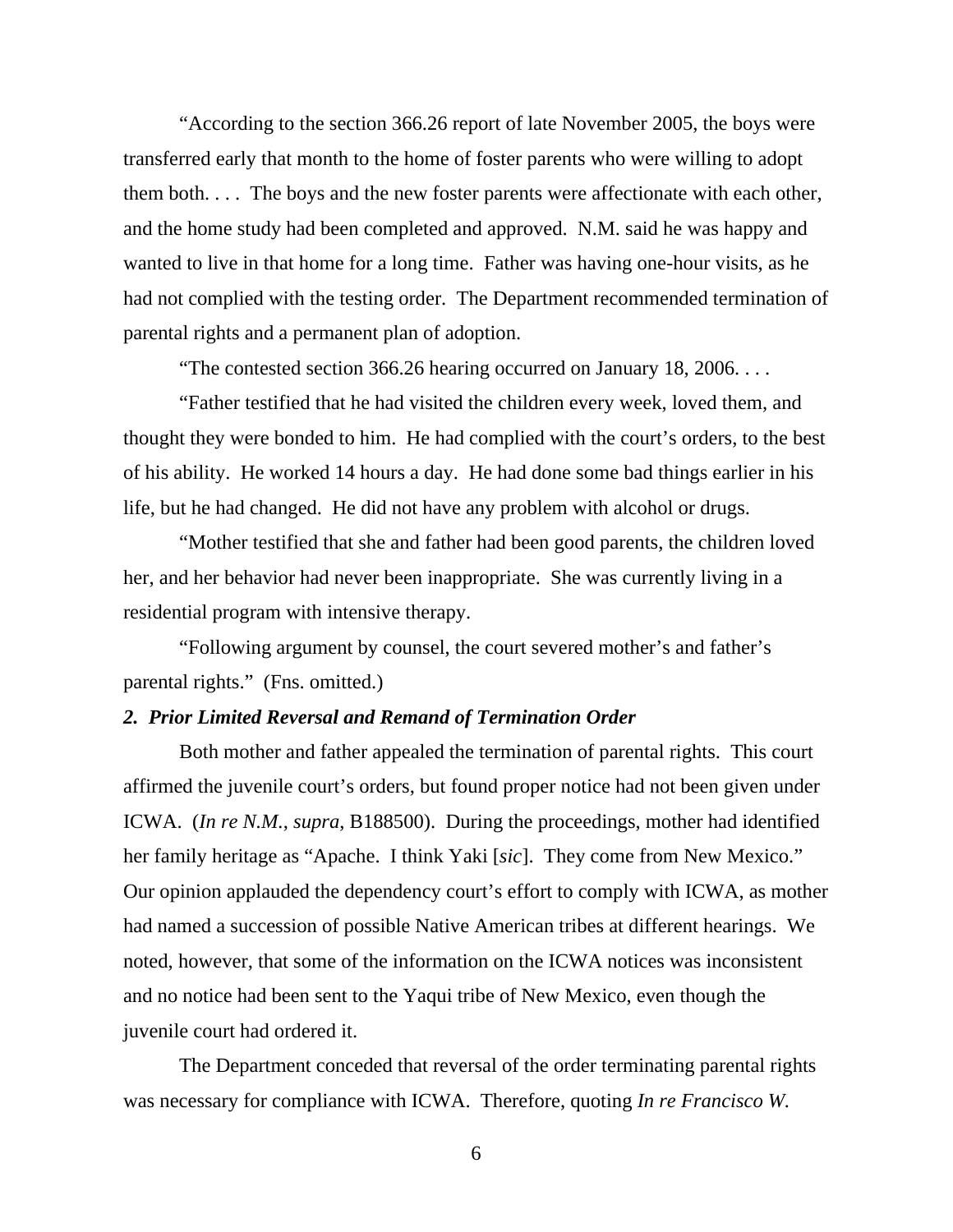(2006) 139 Cal.App.4th 695, 704, we concluded this case was appropriate for a " 'limited reversal[] in which we order the judgment to be reinstated if no Indian tribe intervenes after proper notice is given.' "

We specifically directed, upon remand, that "[n]otices for N.M. and I.R. shall be sent to the Yaqui tribe," that "[n]otice for I.R. shall be sent to the nine Apache tribes,"**3** and that such notice "shall use the names and birthdates that appear on each boy's birth certificate."

 We expressly stated, "We do *not* address issues regarding notice to any tribes *other than the Apache and Yaqui*, as those were the ones that mother eventually identified." (Italics added.) We further rejected father's contention that upon remand he should be permitted to file a section 388 petition to address a change of circumstances or "new" evidence. Again quoting *In re Francisco W*., *supra*, 139 Cal.App.4th at p. 706, we declared that " '[t]he limited reversal disposition in defective notice ICWA appeals is in keeping with the public policy of our child dependency scheme, which favors prompt resolution of cases.'"

 In our disposition, we reversed the order terminating parental rights and remanded the matter to the juvenile court with directions to order compliance by the Department with the notice provisions of ICWA. We further directed that if, after proper notice, the children are determined to be Indian children, "the juvenile court shall proceed in conformity with all provisions of ICWA." On the other hand, if the children are not determined to be Indian children, "the judgment terminating parental rights shall be reinstated."

 Our reversal of the order terminating parental rights, therefore, was subject solely to the Department's giving proper notice under ICWA to the Yaqui and Apache tribes.

**<sup>3</sup>** Mother and father acknowledge in this appeal that there are actually only eight federally recognized Apache tribes. (71 Fed.Reg. 43788 et seq. (Aug. 2, 2006).)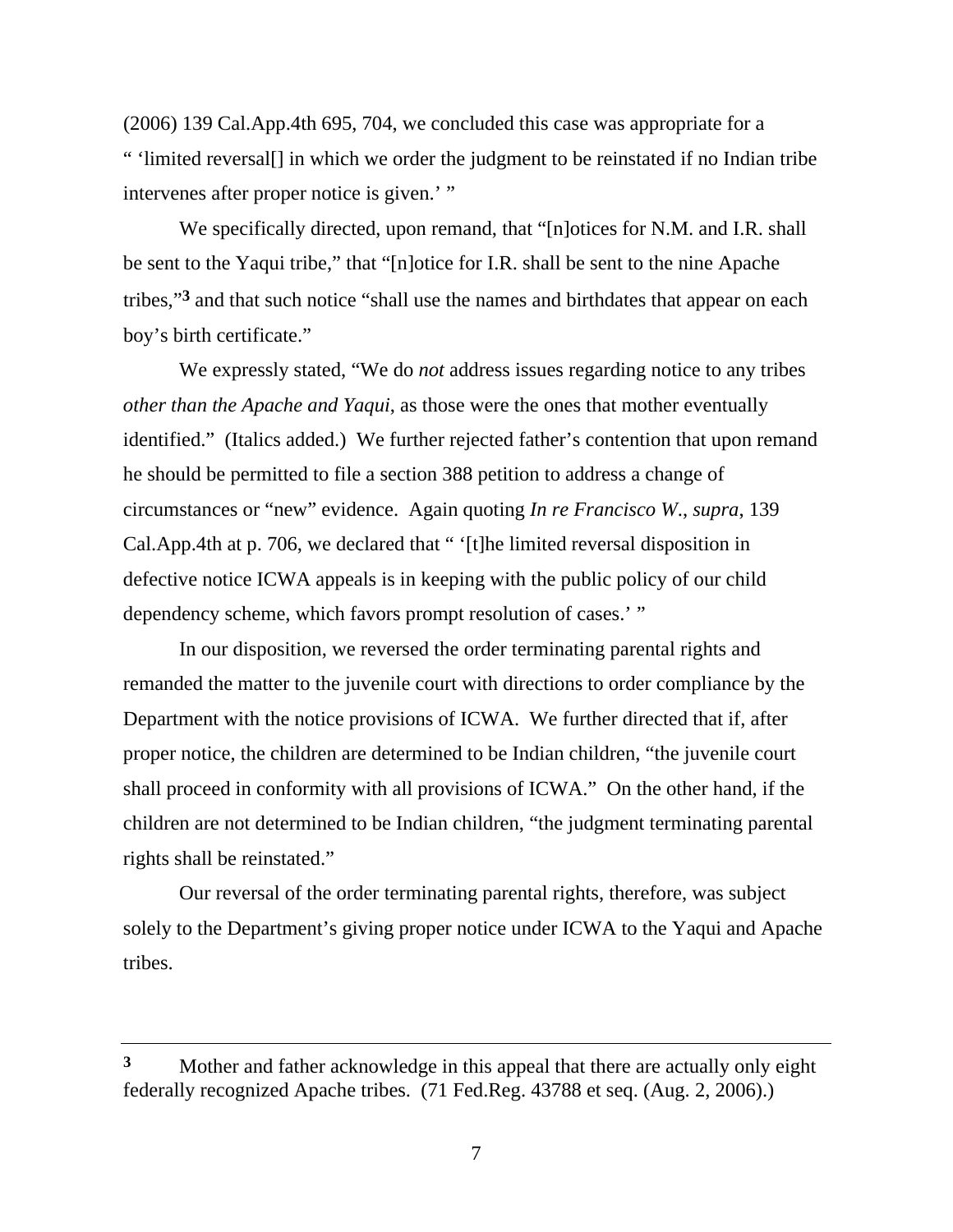#### *3. Facts and Procedural History Related to Present Appeal*

 In April 2006, following the filing of the second appeal, the Department had reported that the children had adjusted well to their new foster home, and an adoptive placement had been completed. The adoptive parents felt very strongly that they wished to adopt both minors. Father continued to visit the boys weekly, but his visits were causing anxiety for the adoptive parents and confusion for the children. Consequently, the juvenile court terminated father's visitation.

 As of November 2006, the children were continuing to do well in their adoptive placement. On November 6, 2006, prior to the issuance of the remittitur in the second appeal, the juvenile court held a review hearing and ordered the Department to give ICWA notice to the "Yaqui, Hopi and all Apache tribes" with the correct name and birth dates for the children and parents.

 In December 2006, the Department sent a group of notices to the Hopi, Apache, Yaqui and Chumash tribes. The Department provided proof of service upon these tribes by certified mail and return receipts to the court. The Department also sent notices in December 2006 and January 2007 to the Bureau of Indian Affairs and the United States Department of the Interior and filed receipts for such notices with the court.

 Following receipt of the remittitur from this court, the juvenile court held a status hearing on January 8, 2007. During the hearing, mother provided additional information claiming affiliation with Pueblo and Navajo tribes. The juvenile court told mother, "You've had three<sup>[4]</sup> years to do this. I've been asking you this question for three years. [¶] Now, we noticed the Chumash, the Hopi, and the Apache [*sic*]. You have never once mentioned any other tribe until today." The court expressed skepticism of mother's newly asserted relationship to other tribes. Mother claimed to have newly recovered memories from when she was a child. She stated she had

<sup>4</sup> The court later corrected this to "two years."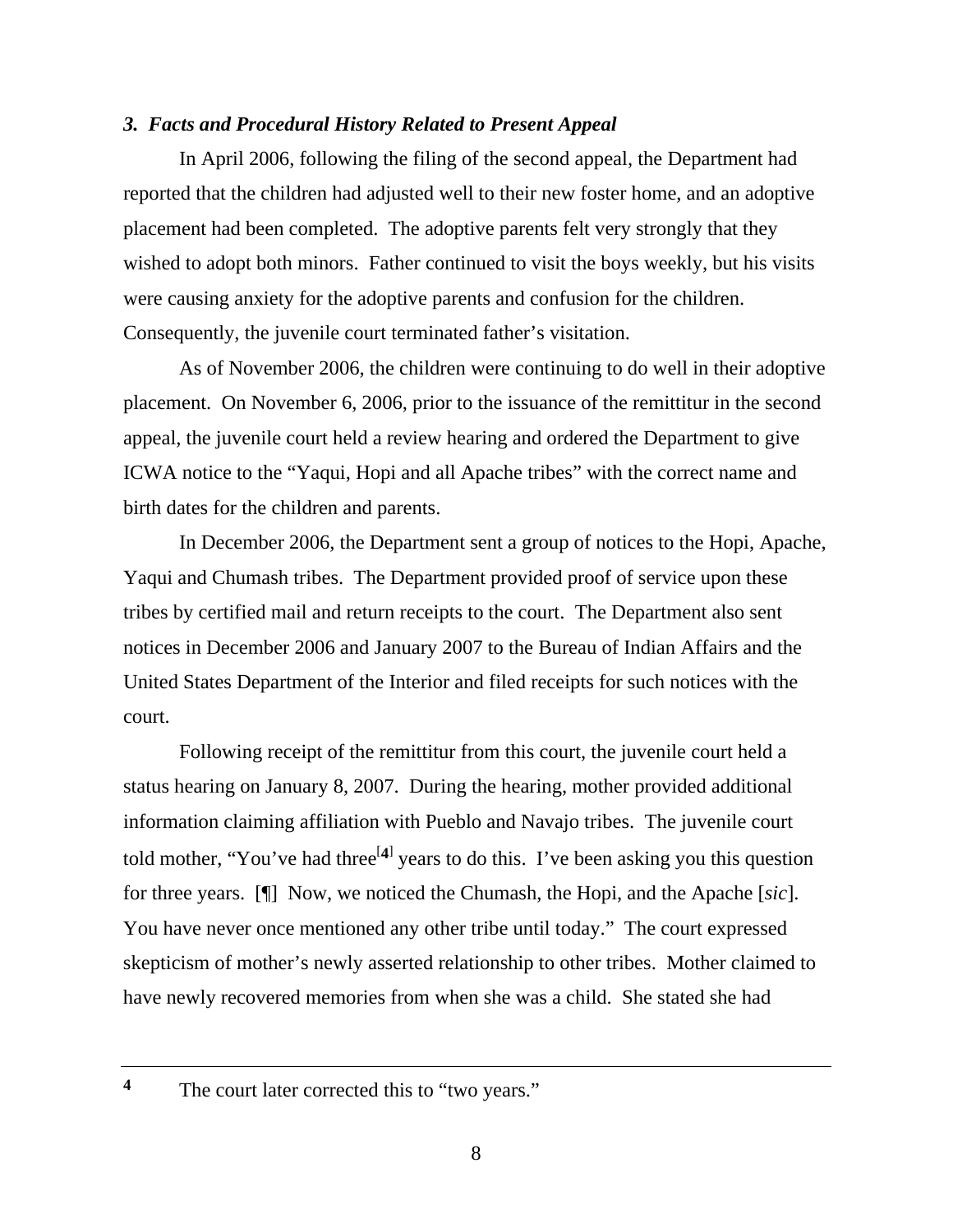"Indian on four sides of [her] family" and a person at her treatment center from the "tribal counsel" was helping her take care of this matter.

 The court placed mother under oath regarding her Native American heritage. Mother provided additional names of relatives and other information about the relatives.

 Mother's counsel intervened at this point. He requested a short continuance for mother to gather information so the court could "consider whether or not it has the proper amount of information to go forward." The court stated, "the only problem is that the Court of Appeal[] only addressed Hopi [*sic*] and Apache. The only issue with Hopi [*sic*] and Apache is the notice with the birth dates of the children. . . . There [are] no other issues. [¶] [A]fter the appellate court has affirmed this decision to terminate parental rights, mother can't suddenly come up with 50 other tribes . . . ." The court expressed its belief mother's provision of additional information was just a "delay[ing] tactic," but stated it could not take the chance this court would reverse again on appeal. The case was continued for further ICWA notice to the Pueblo and Navajo tribes.

 For the next hearing on February 22, 2007, the Department reported it had sent further ICWA notices on January 16, 2007. Many responses had been received, some based on the previous mailing. At the hearing, mother pointed out a slight discrepancy in spelling for one of the surnames ("Leivas" was misspelled as "Leyvas") and claimed there was "a lot of misinformation" on the JV-135 form. Mother continued to provide more information about family members and tribes. She now said the Mission Indians were part of her heritage. The court suggested mother's counsel have her fill out another JV-135 form, but also reminded that "the only issues [this court] addressed were Apache and Yaqui." "[N]o other tribes [were] raised in appeal."

 The court called the matter again after taking a recess. Mother stated under oath that the JV-135 form now contained all of the information she had at the time. Mother wanted a brief continuance to contact one more cousin and was ordered back the following Monday with the completed form so that she could attest to the form's accuracy and completeness under oath. The court again referred to this court's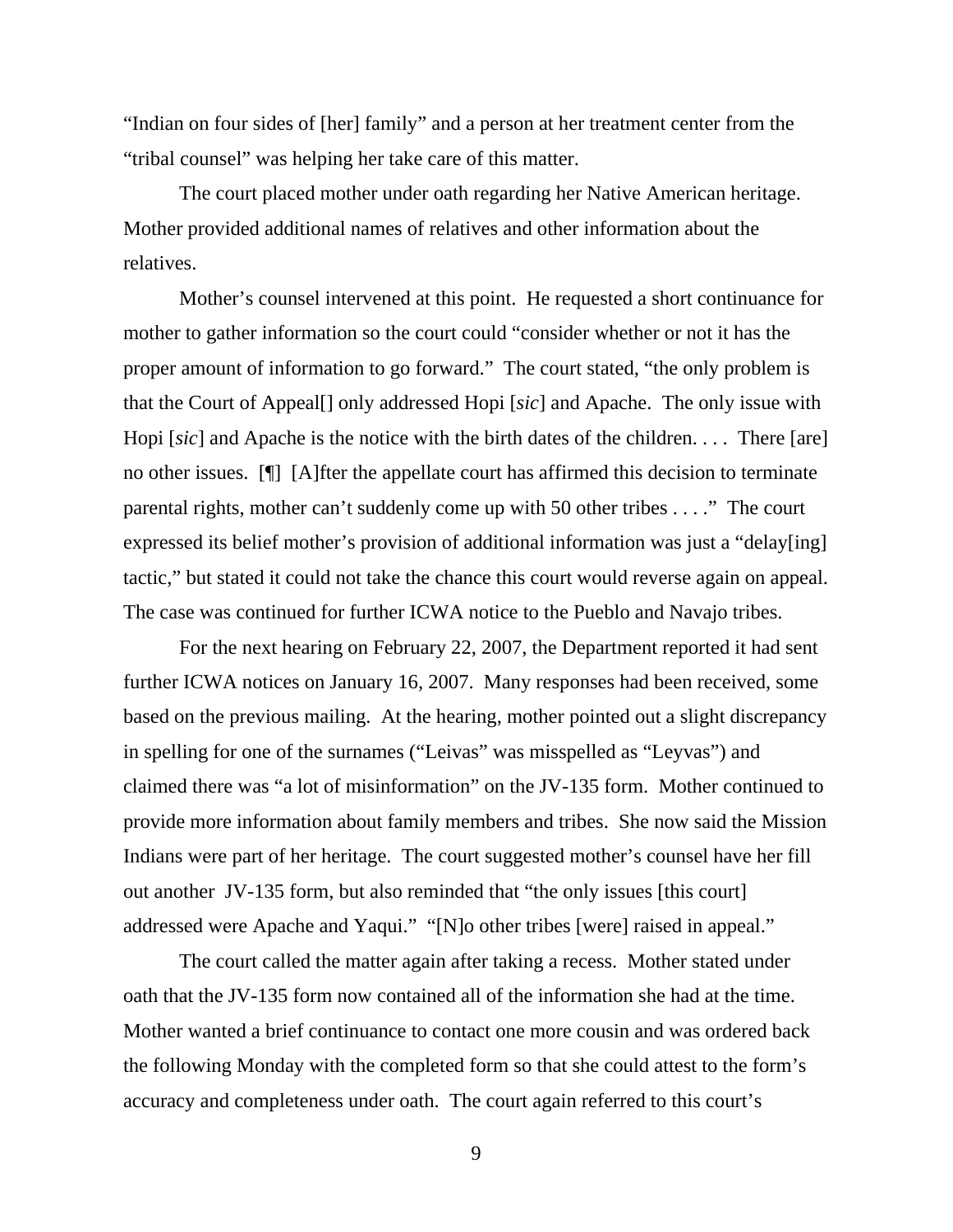remittitur, indicating this court had directed corrected notices only as to the Yaqui and Apache tribes. The court stated it was allowing notices to other tribes solely as a "courtesy."

 The court established father had no ICWA issues, as he had been born in Iran. Mother failed to show up at the next hearing, and the matter was continued.

 On March 6, 2007, mother appeared and claimed she needed more time to obtain additional birth dates to complete the JV-135 form. The court continued the matter to March 7, 2007. On March 7, mother failed to appear, having left the courthouse before the case was called. The court issued a warrant for mother's arrest.

 Mother appeared before the dependency court on March 12, 2007, and stated under oath that she now had given the court a complete form to the best of her knowledge. The court ordered the Department to send out new ICWA notices and set the matter for a progress hearing on May 7, 2007, 56 days hence, regarding ICWA.

 For the May 7, 2007 hearing, the Department reported a third round of ICWA notices had been sent to more than 60 different tribes, as well as the Secretary of the Interior and Sacramento office of the Bureau of Indian Affairs. The social worker provided verification that all notices had been received, except there had been no confirmation of receipt as to four tribes: the San Ildefonso Pueblo, Cabazon Band of Mission Indians, Hopi Tribal Council and Hopi Tribe of Arizona. The social worker requested a continuance to allow her to re-notice these four tribes.

Mother, father and the de facto parents<sup>5</sup> were present at the hearing on May 7. The juvenile court acknowledged all notices had been sent at least 10 days before the hearing and receipt had been confirmed except for return receipts from the four tribes. The court ruled the law only required 10 days notice from date of receipt and did not require ICWA receipts. It found all notices were received more than 10 days before

<sup>&</sup>lt;sup>5</sup> The court granted the prospective adoptive parents de facto status on February 22, 2007.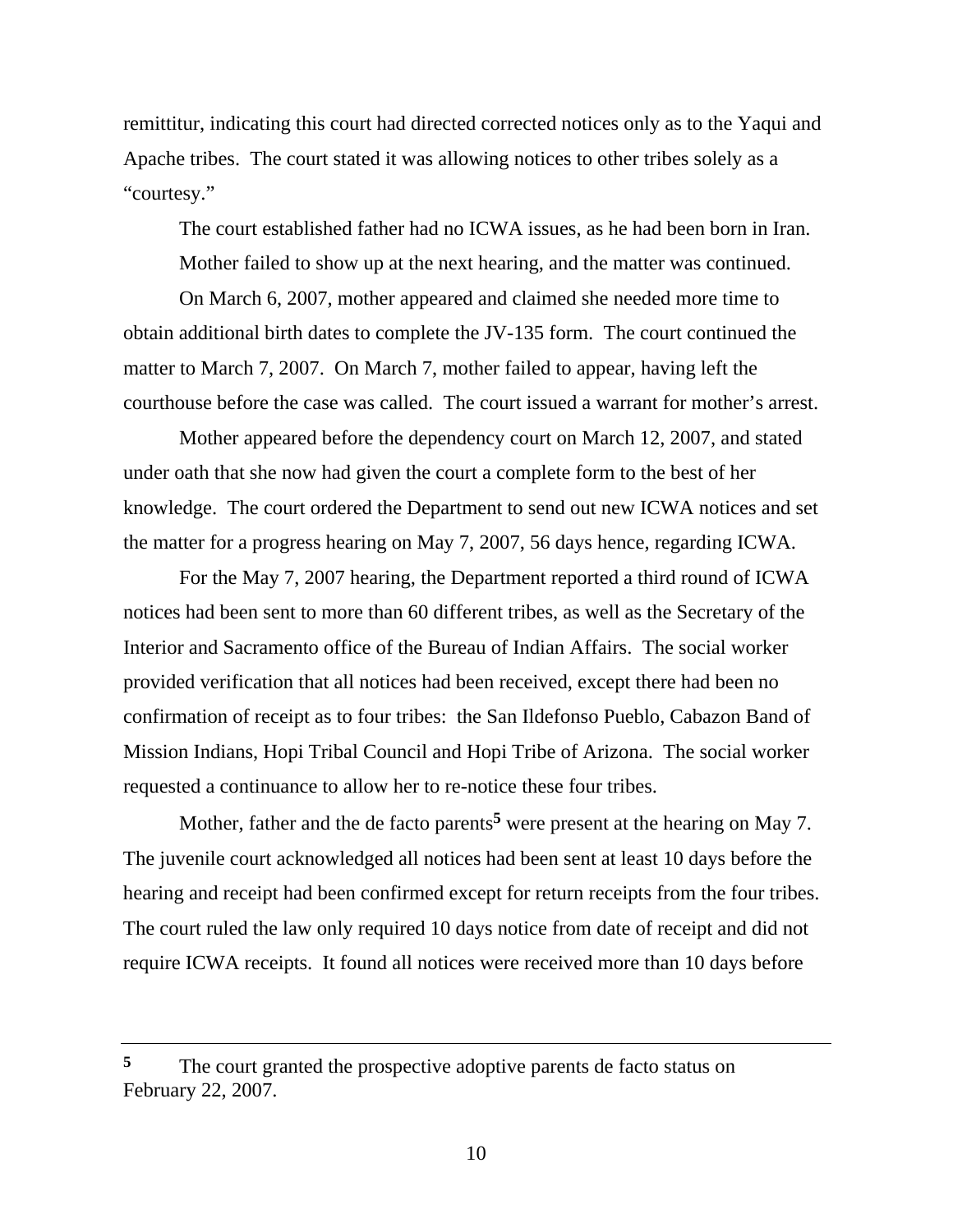the hearing. The court observed again that this court's prior decision had ordered only that the Yaqui and Apache tribes be properly noticed, and it found such had been done.

 The court therefore found ICWA notice was proper as to the Apache and Yaqui tribes and there was no reason to believe that ICWA applied. Accordingly, the court reinstated the order terminating parental rights in the minors.**<sup>6</sup>**

Both parents again timely appealed.

## **STANDARD OF REVIEW**

 "When a judgment is reversed with directions, the appellate court's order is contained in its remittitur, which revests the jurisdiction of the subject matter in the lower court." (*In re Francisco W.*, *supra*, 139 Cal.App.4th at pp. 704-705.) Importantly, when an appellate court's reversal is issued with directions requiring specific proceedings on remand, those directions are binding on the trial court and must be followed. (*In re Justin S.* (2007) 150 Cal.App.4th 1426, 1433.) This is because the parties already have litigated all other issues at the selection and implementation hearing, and it is not necessary to have a complete retrial. This is particularly so when there has been a limited reversal and remand with directions to remediate a defective ICWA notice. In this way, the child "is afforded the protection of the juvenile court and, at the same time, his or her case is processed to cure the ICWA error, which is more expeditious than a full rehearing . . . ." (*In re Francisco W*., at p. 705; *In re Justin S.*, at p. 1433.) The trial court must follow the directions of the appellate court and cannot modify or add any conditions to the judgment as directed. (See 9 Witkin, Cal. Procedure (4th ed. 1997) Appeal, § 768, p.

**<sup>6</sup>** The juvenile court ordered the Department to re-notice as a courtesy the four tribes from whom responses had not been received. The Department subsequently received return receipts from the four tribes in question and requested this court's leave to augment the record with the social worker's report of June 15, 2007, and the trial court's minute order of that date reflecting those return receipts. Although we granted the request, our decision is not based upon such augmented materials, as we explain, *post.*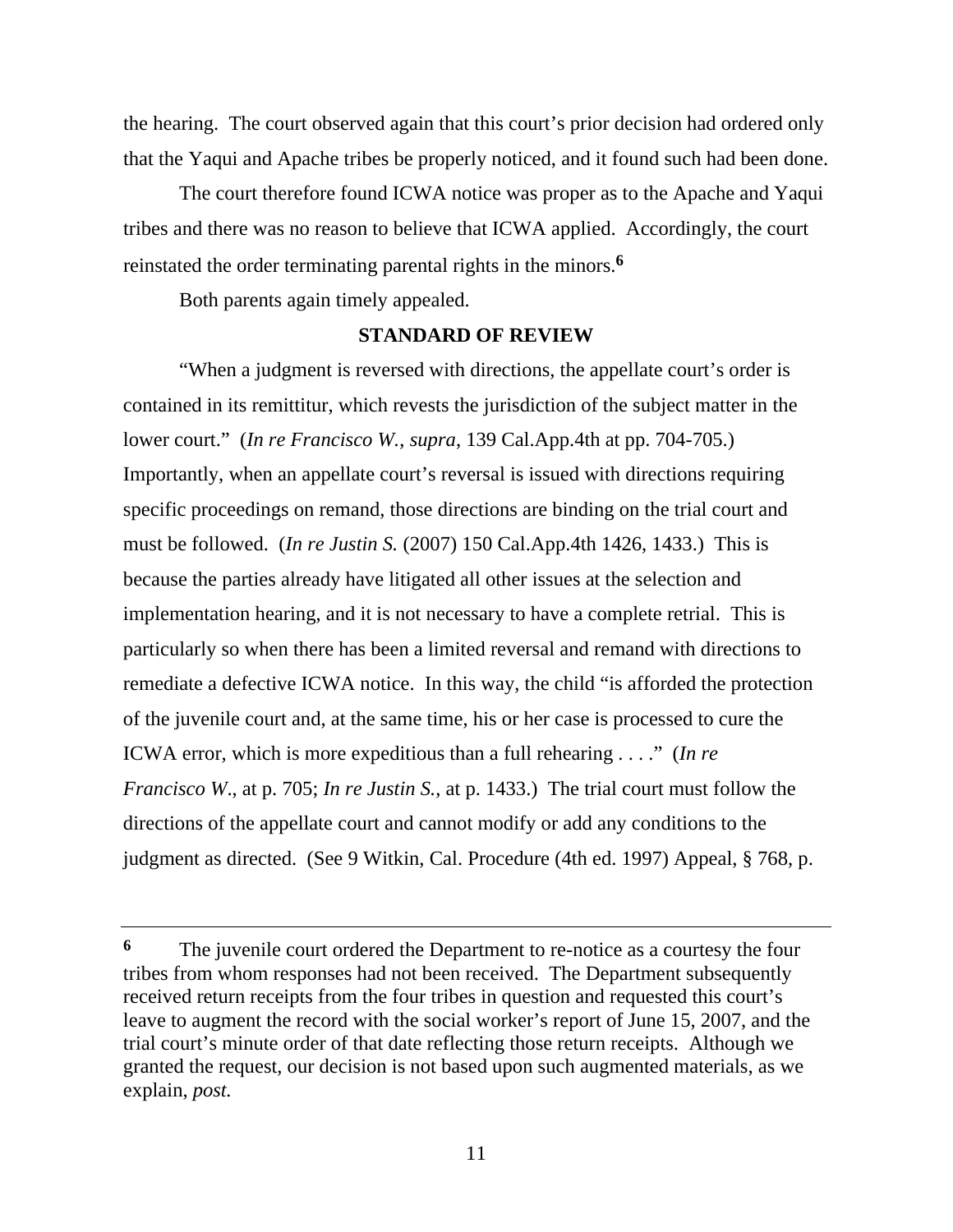795.) Any action that does not conform to those directions is void. (*Ibid.*; *In re Francisco W.*, at p. 705*.*)

We review the juvenile court's findings of fact under the substantial evidence test, which requires us to determine whether there is reasonable, credible evidence of solid value to support the court's order. (*Melinda K. v. Superior Court* (2004) 116 Cal.App.4th 1147, 1158.)

#### **DISCUSSION**

#### *1. The Juvenile Court Properly Found ICWA Does Not Apply*

 Mother contends the parental termination order must be reversed because the juvenile court did not wait for a determinative response from all of the additionally noticed tribes and return receipts. She argues that newly adopted section 224 et seq. prescribes "a strict sixty[-]day waiting period for a tribe to respond before making any ICWA applicability finding." Father also makes this contention, arguing the juvenile court "is prohibited from making a determination that ICWA is inapplicable until sixty days has [*sic*] passed following the service of 'proper and adequate notice' on the tribes entitled to it without a determinative response from each of those tribes." Father, joined by mother, additionally contends that reversal is called for because notices to a number of tribes were "misaddressed" and there is no evidence the notices were delivered to the "proper recipient." We disagree.

## *A. Appropriate Notice to the Yaqui and Apache Tribes Were Given*

 The juvenile court found that appropriate notice was given under ICWA to the Yaqui and Apache tribes as ordered by this court. Substantial evidence supports this finding. Indeed, in her opening brief, mother admits that "[t]he record shows that on December 18, 2006, the Department sent notice to the Yaqui tribe [citation], and that it received a letter response on December 27, 2006 stating that the children were not members of, or eligible for membership in, the tribe. [Citation.] Additionally, the letter indicates the correct birthdates and name spelling of the children. [Citation.] [¶] The record also shows full notice compliance with each of the eight Apache tribes. The Federal Register identifies eight recognized Apache tribes to receive services from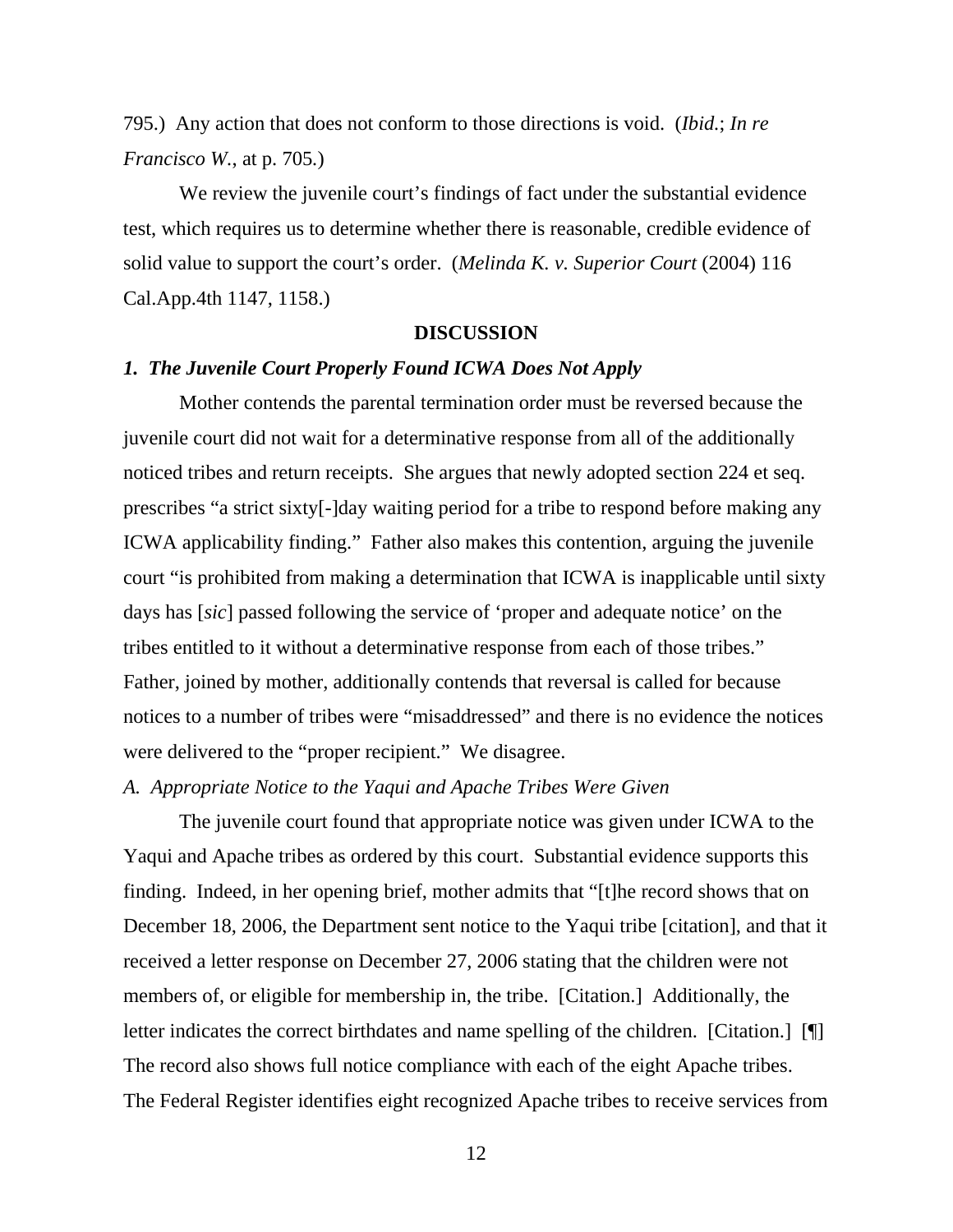the United States Bureau of Indian Affairs. (68 Federal Register No. 234,

December 5, 2003, 68180 et seq.) The Department sent out notices to the eight Apache tribes and BIA on December 19 and 20, 2006, with proof of certified receipts by the Indian representative [citation], and also the correct birthdates and names of the children on the JV-135 forms. [Citation.] It received letter responses back from seven of the eight tribes. [Citation.] As to the Jicarillo Apache tribe, no response was ever received back from the tribe. [Citation.] However, the sixty[-]day waiting period was complied with." Mother therefore admits there was compliance with ICWA notice for the Yaqui and Apache tribes under our limited remand. Although father is silent on this issue, he apparently does not disagree.

 The juvenile court therefore complied with our remand order, and it properly reinstated the order terminating parental rights.

### *B. The Juvenile Court Did Not Err in Setting the Special Hearing on Remand*

Mother and father argue that even if notice is deemed to have been properly given, the juvenile court's termination order must be reversed because section 224 purportedly adopts a strict 60-day waiting period for a tribe to respond before the court may make a finding on ICWA's applicability. Father argues the court determined ICWA was not applicable only 26 days after the Department sent notice to the four tribes in question, on April 11, 2007.

 Section 224.2, subdivision (d) provides that, except for the detention hearing, "[n]o proceeding shall be held until at least 10 days after receipt of notice by the parent, . . . the tribe, or the Bureau of Indian Affairs." (See also 25 U.S.C. § 1912(a) ["No foster care placement or termination of parental rights proceeding shall be held until at least ten days after receipt of notice by the parent . . . and the tribe or the Secretary  $\dots$ ".) Section 224.3, subdivision (e)(3) states that "[i]f proper and adequate notice has been provided pursuant to section 224.2, and neither a tribe nor the Bureau of Indian Affairs has provided a determinative response within 60 days after receiving that notice, the court may determine that [ICWA] does not apply to the proceedings, provided that the court shall reverse its determination of the inapplicability of the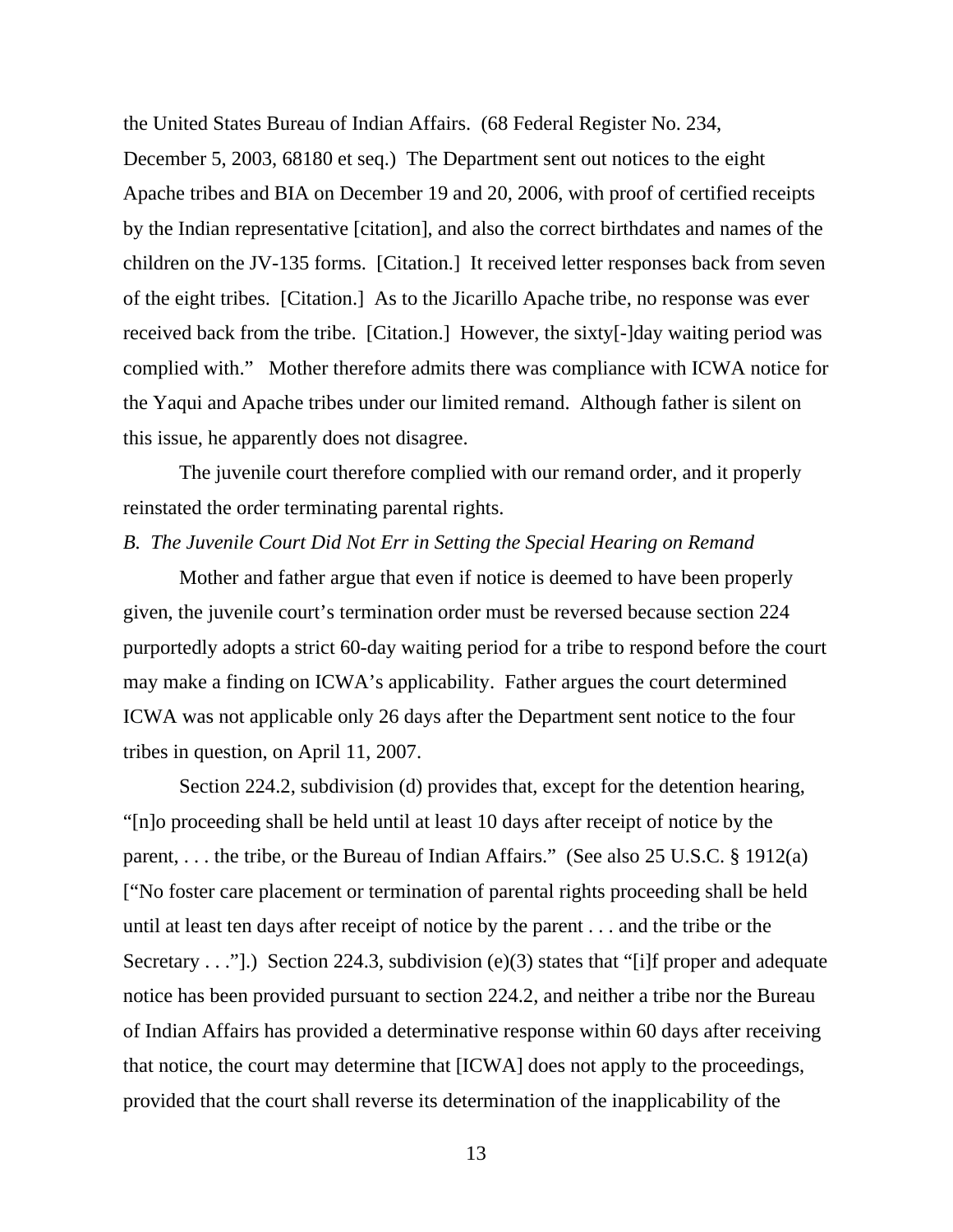[ICWA] and apply the act prospectively if a tribe or the Bureau of Indian Affairs subsequently confirms that the child is an Indian child." The statutory provisions therefore prevent the juvenile court from setting a hearing to terminate parental rights any earlier than 10 days after notice is received. They allow a tribe or the Bureau 60 days after receipt of notice to confirm that a child is an Indian child.

 Father contends that failure to wait for a 60-day period is a ground for reversal of an order terminating parental rights because it deprives the tribes of a full and fair opportunity to respond. He cites California Rules of Court,**7** former rule 5.664(f)(6), effective January 1, 2007 (former rule 1439(f)(6), effective Jan. 1, 2005), which provided that "[i]f, after a reasonable time following the sending of notice under this rule--*but in no event less than 60 days*--no determinative response to the notice is received, the court may determine that [ICWA] does not apply to the case unless further evidence of the applicability of [ICWA] is later received." (Italics added.) Father argues under this provision the failure to wait 60 days requires reversal of the termination order. (See *In re Justin S.*, *supra*, 150 Cal.App.4th at p. 1436, fn. 10.) This provision, however, was deleted when the rules were amended, effective February 23, 2007. The rule amendment left standing rule 5.664(h), which states that "[i]f it is determined that [ICWA] applies, the juvenile court hearing must not proceed until at least 10 days after those entitled to notice under [ICWA] have received notice." This rule makes clear that the juvenile court is constrained only by the 10-day time limitation after notice before terminating parental rights.

 At first blush, the 60-day waiting period under section 224.3, subdivision (e)(3) might appear at odds with the 10-day period prescribed in section 224.2, subdivision (d), and in the abstract might compel a limited reversal of a termination order entered before expiration of the 60-day period. However, we need not resolve that conflict since the termination order in this case may be affirmed on several grounds.

**<sup>7</sup>** All further rule references are to the California Rules of Court.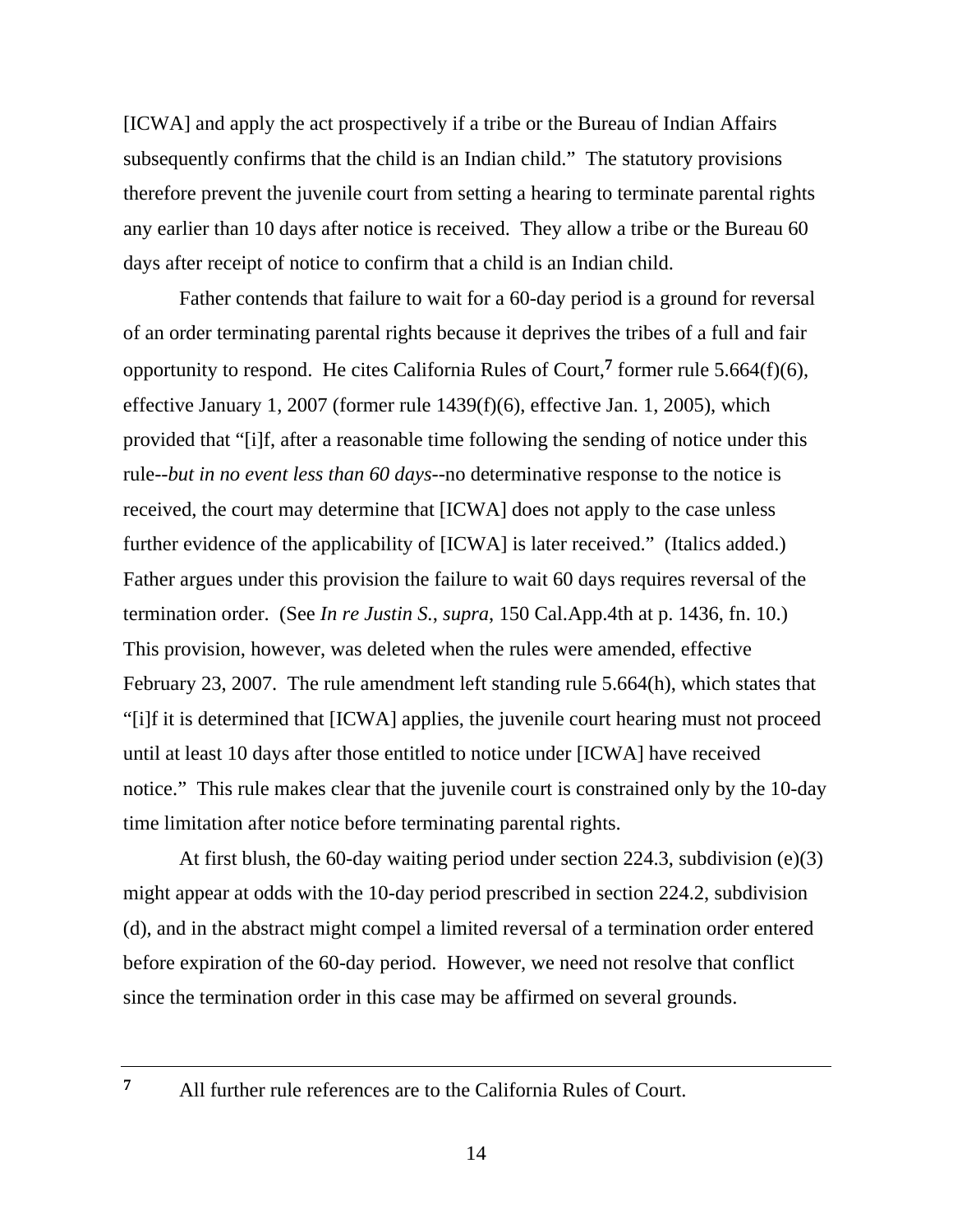First, and foremost, it is undisputed the court acted well after the 60-day notice period had already expired as to the Yaqui and Apache tribes.

 Second, as the Department argues, the record establishes that mother was not certain of her family's tribal identity and notice to the Secretary of the Interior and Bureau of Indian Affairs was received by at least January 2007, more than 60 days before the termination order.

 Third, in the record before us, none of the approximately 60 tribes noticed has claimed the minors are members, or are eligible to become members, in the tribe.**<sup>8</sup>** The Department states it has now been more than 60 days since all of the notices were received and no tribe has indicated any intention to take an interest in these children.

 Finally, there is no indication the court had any basis upon which to find ICWA applies or to conclude the minors are Indian children, and it found mother's claims of tribal affiliation not credible.

#### *C. Both Parents Forfeited Any Right To Challenge the Adequacy of ICWA Notices*

 On appeal, father, joined by mother, asserts reversal is called for because many notices to the tribes were misaddressed and there was no evidence the notices were delivered to the tribal chairperson or designated agent. Father asserts, for example, that the notices to several tribes, including seven Apache tribes, were addressed to "ICWA Representative," rather than the "tribal chairperson" or designated representative, or were sent to addresses other than as published in the Federal Register in effect as of the relevant time. Such objections have been forfeited.

**<sup>8</sup>** We previously granted the Department's motion to augment the record with the social worker's report dated June 15, 2007, and the juvenile court's minute order for that date. The report established that responses had been received from the remaining four tribes subsequent to the May 7, 2007 hearing and that the court considered such report and found the ICWA notices to be proper for all tribes. An ICWA notice violation may be held harmless when, even if notice had been given, the child would not have been found an Indian child and thus the substantive provisions of ICWA would not have applied. (*In re S.B.* (2005) 130 Cal.App.4th 1148, 1162.) Any error in this regard, therefore, is harmless error.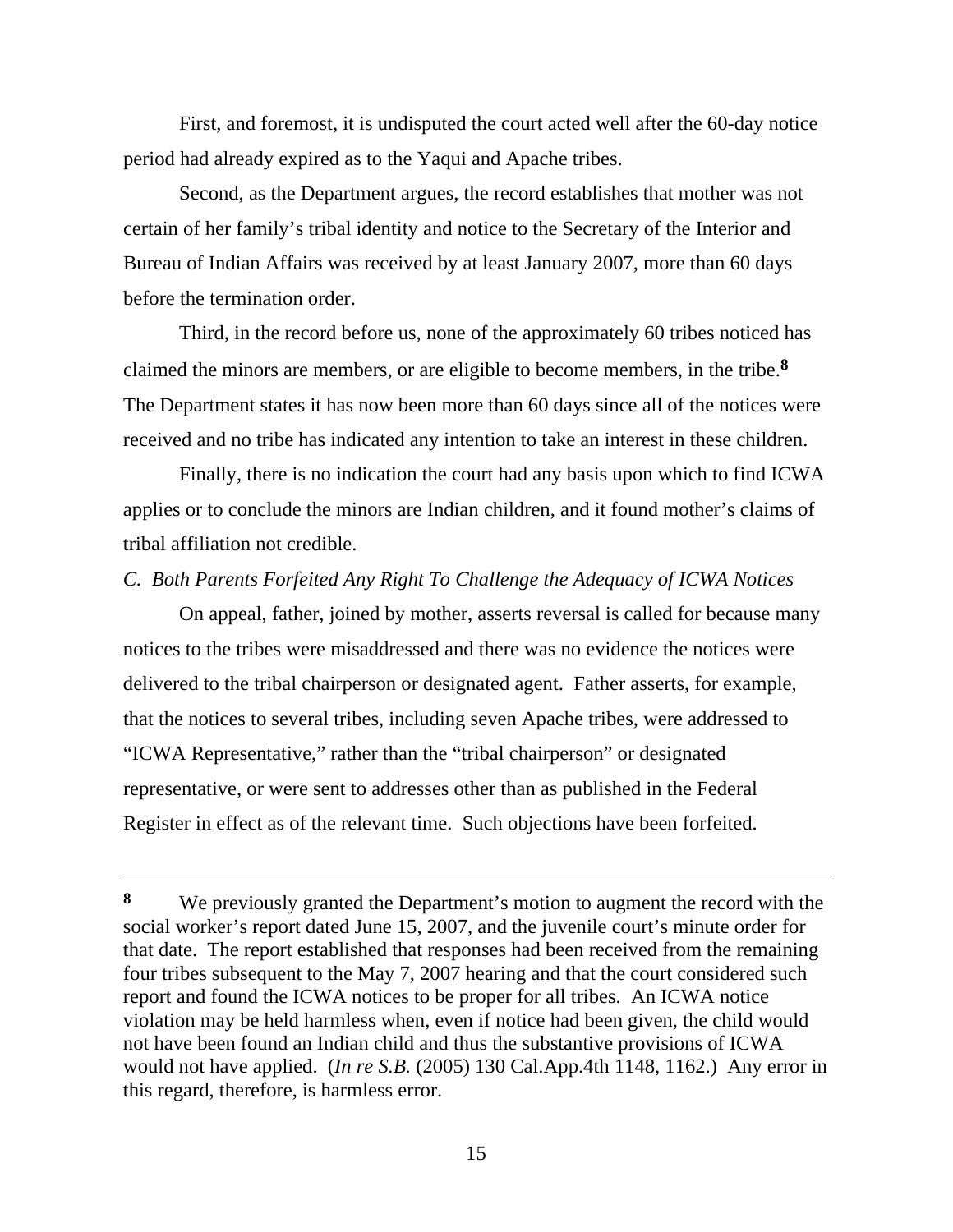The Department asserts the Federal Register is not the only resource for noticing tribes. It points to language in the register that indicates the tribes "may" designate an agent other than the tribal chairman for service of notice and the Secretary of the Interior shall publish such names and addresses "on an annual basis." The Department notes the register indicates the current listing includes only designated tribal agents "received by the Secretary of the Interior prior to the date of this publication" and that the register invites persons to contact a supervisory social worker for "further information" concerning the listings. The Department argues section 224.3, subdivision (c) expressly allows the social worker to gather necessary information for providing notice by "contacting the Bureau of Indian Affairs and the State Department of Social Services for assistance in identifying the names and contact information of the tribes in which the child may be a member or eligible for membership in and contacting the tribes . . . ." The Department states the names and addresses the Department used for notice were those listed on the current website for the Department of Social Services.**9** We find the Department's argument persuasive.

 Requiring literal compliance solely by reference to the names and addresses listed in the last published Federal Register would exalt form over substance. The Department should not be hamstrung by limitation to only the names and addresses provided for the tribes in the Federal Register if a more current or accurate listing is available and is reasonably calculated to provide prompt and actual notice to the tribes. In such instances, it is for the juvenile court to determine as a matter of fact from all the circumstances whether appropriate notice has been given.

 At the May 7 hearing, mother objected that the court should be "getting all of the receipts back." Father also objected to the court's finding ICWA notice was

**<sup>9</sup>** As requested by the Department, we take judicial notice of the relevant pages of the Federal Register, 71 Federal Register 43788 et seq. (Aug. 2, 2006), and the list provided by the State Department of Social Services on the California government website at http://www.childsworld.ca.gov/Res/pdf/alphatribe.pdf. (Evid. Code, §§ 452, subd. (c), 459, subd. (a).)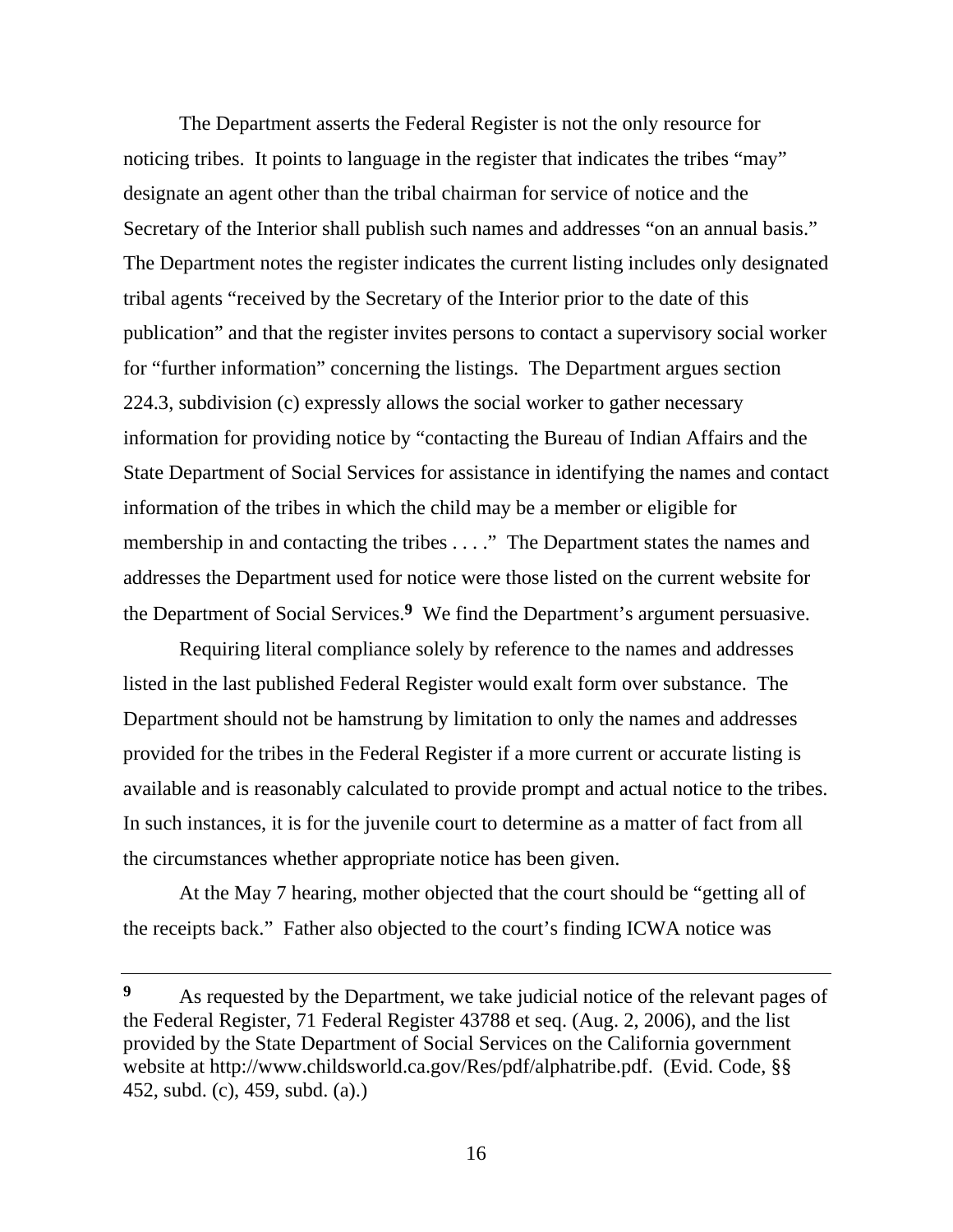proper supposedly because the social worker had requested a continuance to obtain receipts. The court indicated the law did not require ICWA receipts, and it found notices had been given to the Yaqui and Apache tribes as this court had ordered in the limited remand.

 The juvenile court afforded mother the opportunity to provide further information concerning Indian tribes at the special hearings after remand, but the court consistently made clear it was doing so simply as a courtesy to the tribes. The court properly observed at each continuance that the scope of the remand only included appropriate notice for the Yaqui and Apache tribes. We reversed and remanded for the specific purpose of giving notice to the Yaqui and Apache tribes, and we ordered that such notices contain the correct names and birthdates of the two boys. There is no dispute this was done.

 In any case, the Department made heroic efforts to give ICWA notice to every additional tribe mother mentioned. Had such notice been required, appropriate notice was accomplished notwithstanding return receipts were not yet available for four of the tribes at the time of hearing. Section 224.2, subdivision (c) requires only that the Department file proof of notice, "including copies of notices sent and all return receipts and responses *received.*" (Italics added.)

 In most instances, father admits that the designated agent responded to the notices although sent to a different person or address, another person purported to respond for the tribe on the tribe's letterhead or a certified receipt was returned, albeit not personally signed by the tribal chairperson or the designated agent. We find substantial evidence in the record to support the court's determination that appropriate notice was given.

 Moreover, neither mother nor father objected that the ICWA notices were inadequate in the juvenile court. At the May 7, 2007 hearing, the parents objected only to the *timing* of the hearing without objecting to the *adequacy* of the ICWA notices. The parties may not object to the adequacy of ICWA notice on appeal if they failed to raise a proper objection at the special hearing after a remand. (*In re Amber F.*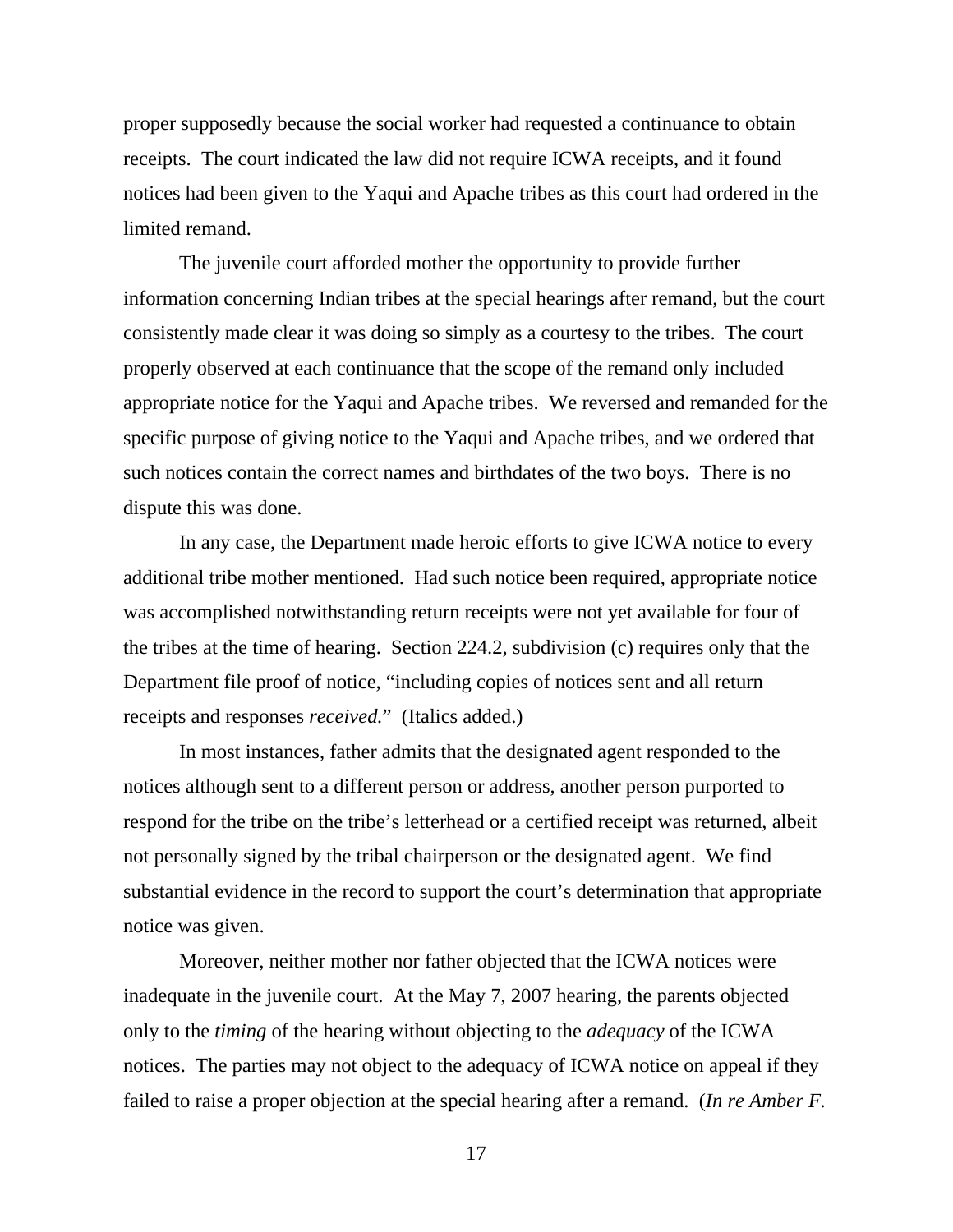(2007) 150 Cal.App.4th 1152, 1156 ["At this juncture, allowing [appellant] to raise these issues on appeal for the first time opens the door to gamesmanship, a practice that is particularly reprehensible in the juvenile dependency arena"]; *In re X.V.* (2005) 132 Cal.App.4th 794, 804 ["We are mindful that the ICWA is to be construed broadly . . . , but we are unwilling to further prolong the proceedings for another round of ICWA notices, to which the parents may again object on appeal" (citation omitted)]; see *In re S.B.* (2004) 32 Cal.4th 1287, 1293 ["a reviewing court ordinarily will not consider a challenge to a ruling if an objection could have been but was not made in the trial court"].)

 As the court noted, "[t]he purposes of the ICWA are indeed commendable, but we do not believe Congress envisioned or intended *successive* or *serial* appeals on ICWA notice issues when, given a proper objection, they could easily be resolved during proceedings on remand for the specific purpose of determining whether proper notice was given." (*In re X.V.*, *supra*, 132 Cal.App.4th at p. 798.)

#### *2. There Is No Showing Father's Counsel Rendered Ineffective Assistance*

 Father asserts if he is barred from raising ICWA notice error on this appeal because of forfeiture, he had ineffective assistance of counsel in the trial court. We disagree.

 Ineffective assistance of counsel ordinarily is raised by a petition for writ of habeas corpus. (*In re Paul W.* (2007) 151 Cal.App.4th 37, 45, 53; *In re Kristin H.* (1996) 46 Cal.App.4th 1635, 1658.) An ineffective assistance of counsel claim, however, may be reviewed on direct appeal when there is no satisfactory explanation for trial counsel's act or failure to act. (*In re Dennis H.* (2001) 88 Cal.App.4th 94, 98, fn. 1.)

 Under the standard test for a claim of ineffective assistance of counsel, father is required to demonstrate both that counsel's representation fell below an objective standard of reasonableness and resulting prejudice. (*In re Kristin H*., *supra*, 46 Cal.App.4th at pp. 1667-1668.) A violation of the right to effective counsel is reviewed under the test of harmless error. (*Id.* at p. 1669.) "Thus the parent must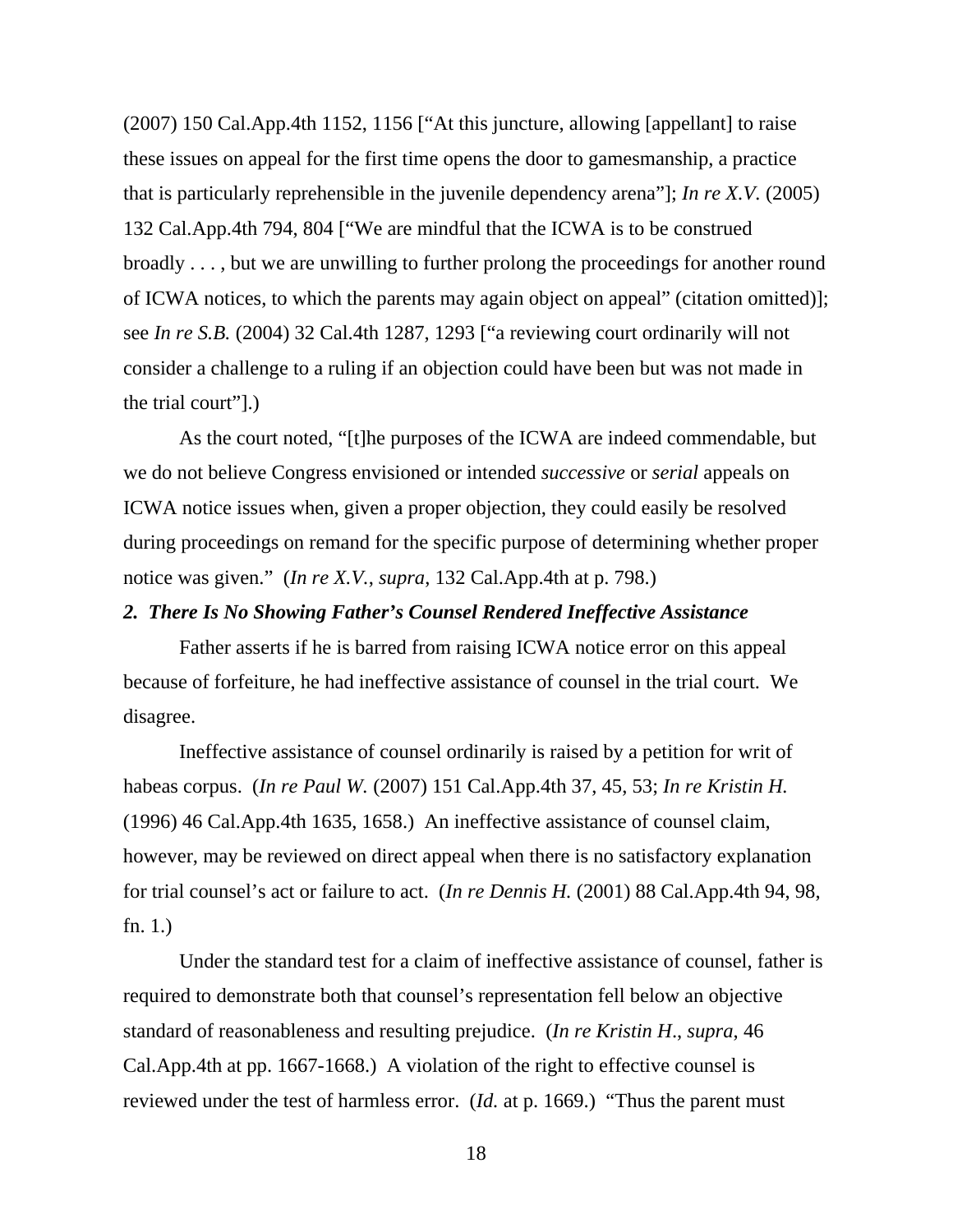demonstrate that it is 'reasonably probable that a result more favorable to the appealing party would have been reached in the absence of the error.' " (*Ibid*.) It is not necessary to examine whether counsel's performance was deficient before examining the issue of prejudice. (*In re Nada R.* (2001) 89 Cal.App.4th 1166, 1180.) A court may reject a claim of ineffective counsel if the party fails to show the result would have been more favorable but for trial counsel's failings. (*Ibid.*)

 In the present case, the record does not establish a reasonable probability that the outcome would have been more favorable to father had specific objections to the ICWA notices been raised by his counsel in the trial court. There is no indication in the record that N.M. and I.R. are Indian children or that any tribe would have responded differently if such objections had been made and additional notices had been sent.

## **DISPOSITION**

The order is affirmed.

FLIER, J.

We concur:

COOPER, P. J.

EGERTON, J.**\***

**<sup>\*</sup>** Judge of the Los Angeles County Superior Court, assigned by the Chief Justice pursuant to article VI, section 6 of the California Constitution.